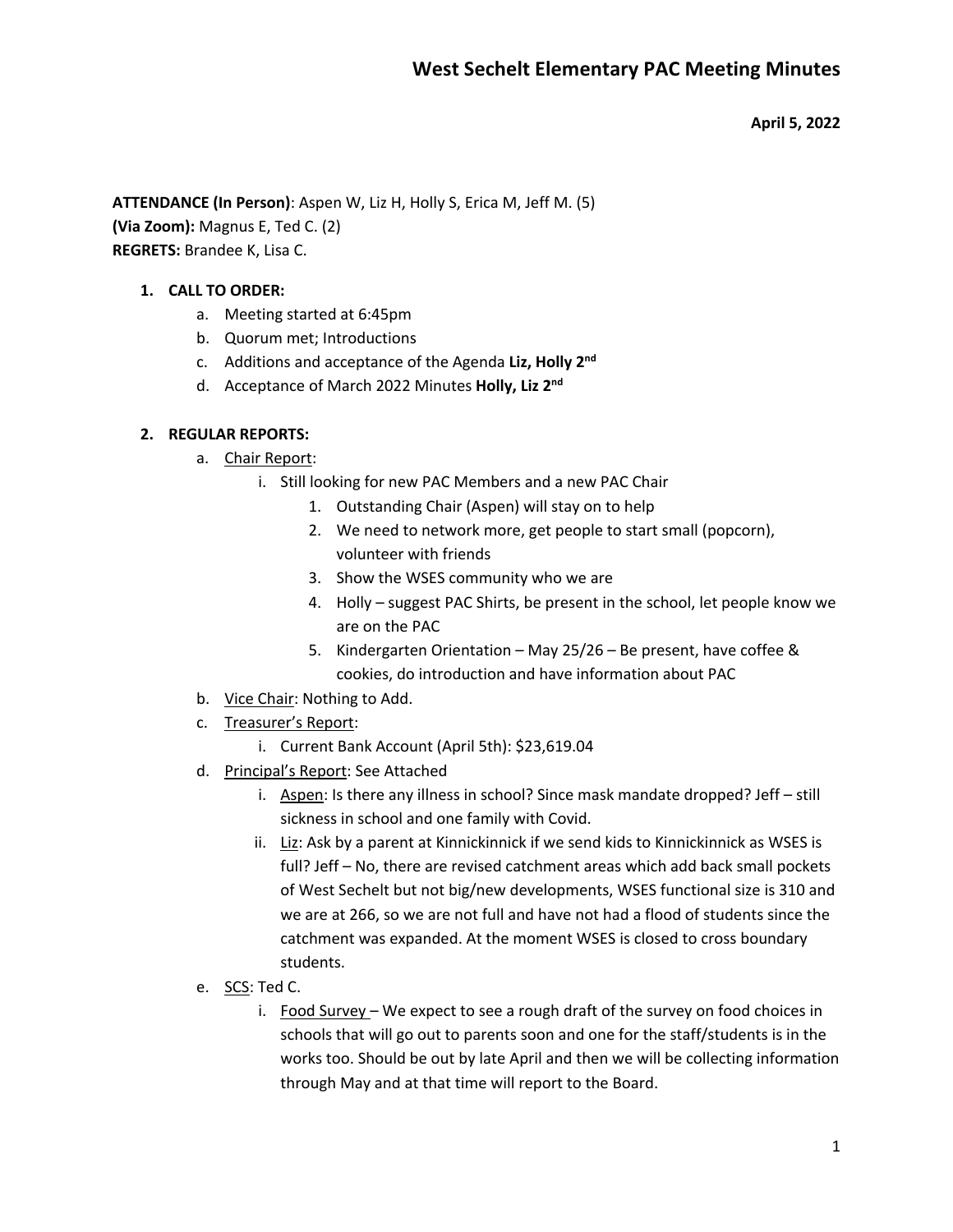- ii. Summer Program Is going ahead and needs staff if anyone knows any university students looking for 10 weeks of work and great experience.
- iii. After School Program Well attended by WSES, LGBTQ Vibe which is great, working on discussions with boys concerning behaviour etc…
- iv. Garden Chris Allen's class will be back in the garden soon and still looking into boxes/ideas for the front of the school.
- f. SD46: Amanda A. Absent
- g. Traffic Safety: Magnus/Erica
	- i. Compiled Report and it has been sent to Jeff and the PAC Exec, went through important slides and findings.
	- ii. Main body of document complete, just need to add new pictures, update issues and clean up text before presenting it to the DoS
	- iii. The Active Transportation Project (Mason Connector) will address a number of concerns and DoS Improvements recently include: Speed Signs at Chat and a Crossing Light at Norwest Bay and Derby
	- iv. Speed sign at Chatelech is a Pilot Project and the district hopes to add more similar signs to schools in the future and WSES will be on the list.
	- v. The Active Transportation Project and Master Planning for Roads would like our team to be part of the input process
	- vi. Aspen Why is the priority (for a speed sign) the High School and not a walking elementary school? M: Not sure, just happy for the progress.
	- vii. Raised crosswalks will be implemented at the intersection of Norwest Bay and Mason by the school.
	- viii. Aspen We need to emphasise that WSES is a "Walking School" in the report and presentation
- h. DPAC: There is still no WSEPAC rep

# **3. OLD BUSINES:**

- a. Hot Lunch Update (Lisa texted Aspen)
	- i. This Thursday (April 6) hot dog day order will be at the highest with a total of 146 orders
	- ii. El Segundo take out is coming up and a big order as well, serving chicken strips and tots, fish sticks and tots and vegan corn chowder This is the largest hot lunch order we have seen.
	- iii. Nourish is wondering if kids would like chicken wings and veggie sticks as a menu option or doing a beef burger and veggie burger with the option of a gluten free bun?
		- 1. PAC members all say Yes
		- 2. Aspen Will find out the cost and let Lisa know how to proceed.
- b. Carnival
	- i. Need a committee to start planning; Lisa Croteau has offered to help.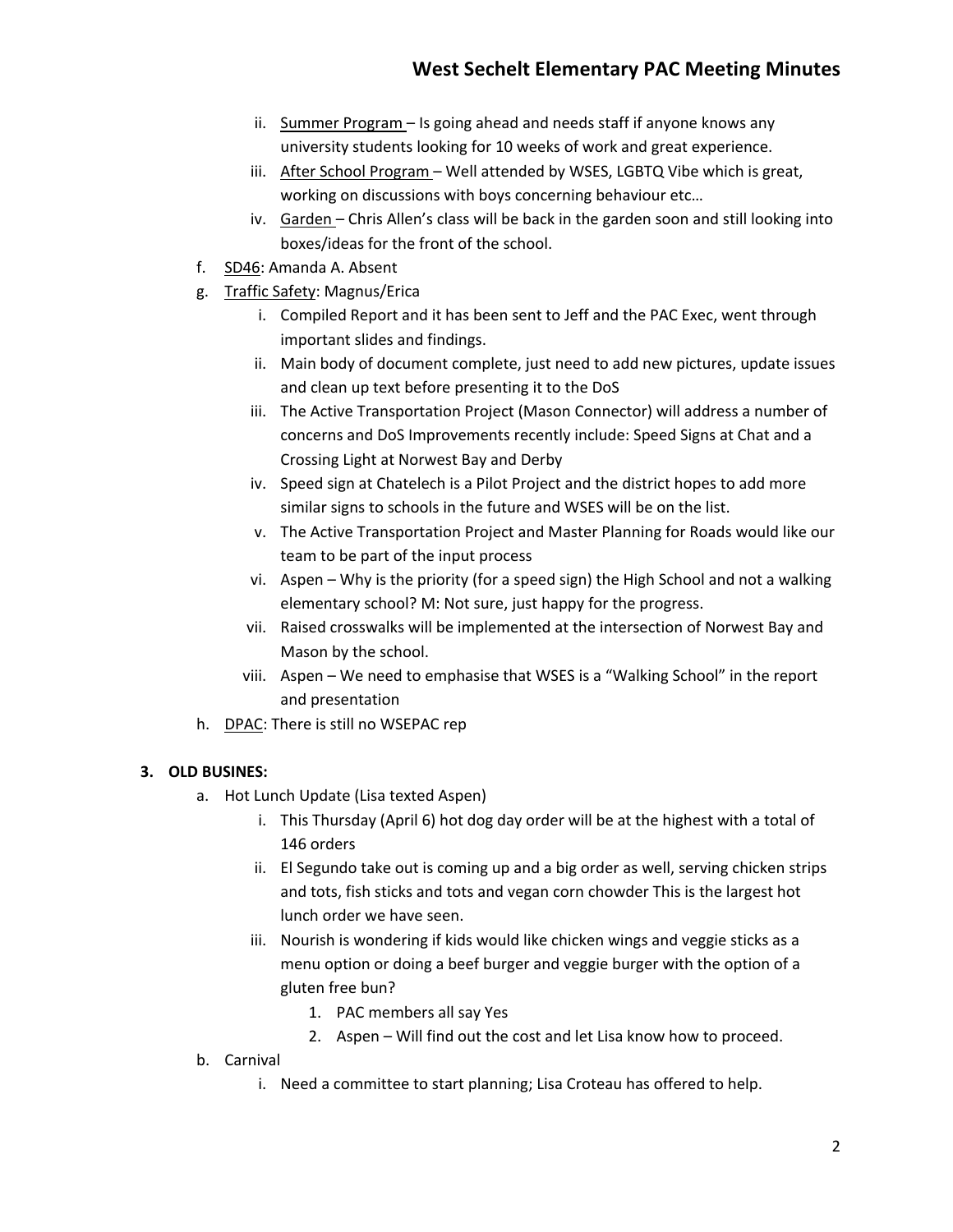- 1. Ideas to get committee members ask hot lunch volunteers, ask in person, send in newsletter
- 2. Aspen, Liz and Holly volunteered to be on the committee
- ii. We still have a credit with the inflatable company that can be used
- iii. Thinking of doing an early start time, like right after school (3:30 or earlier) so we keep it to WSES families, however may include 'aged out kids'
- iv. Will have to figure out how to ensure it is only WSES families and not coast wide – possibly use pre-ordered tickets, bracelets, minimal access points etc..

#### **4. NEW BUSINESS:**

- a. Plant Fundraiser Grade 7 Plant fundraiser was launched today, Chris sent out a email to the parents and paper forms went home with the kids, Erica will post on the PAC FB page. Need help on the day of, accepting the plants and getting them to parents.
- b. Food Guideline survey https://surveymoh.health.gov.bc.ca/public/survey/bc-schoolfood-guidelines-feedback-survey - Government BC Food Guideline Survey, want PAC input

## **MEETING ADJOURNED at 7:59pm**

**Next Meeting Date May 3rd, 2022 at 6:30pm**